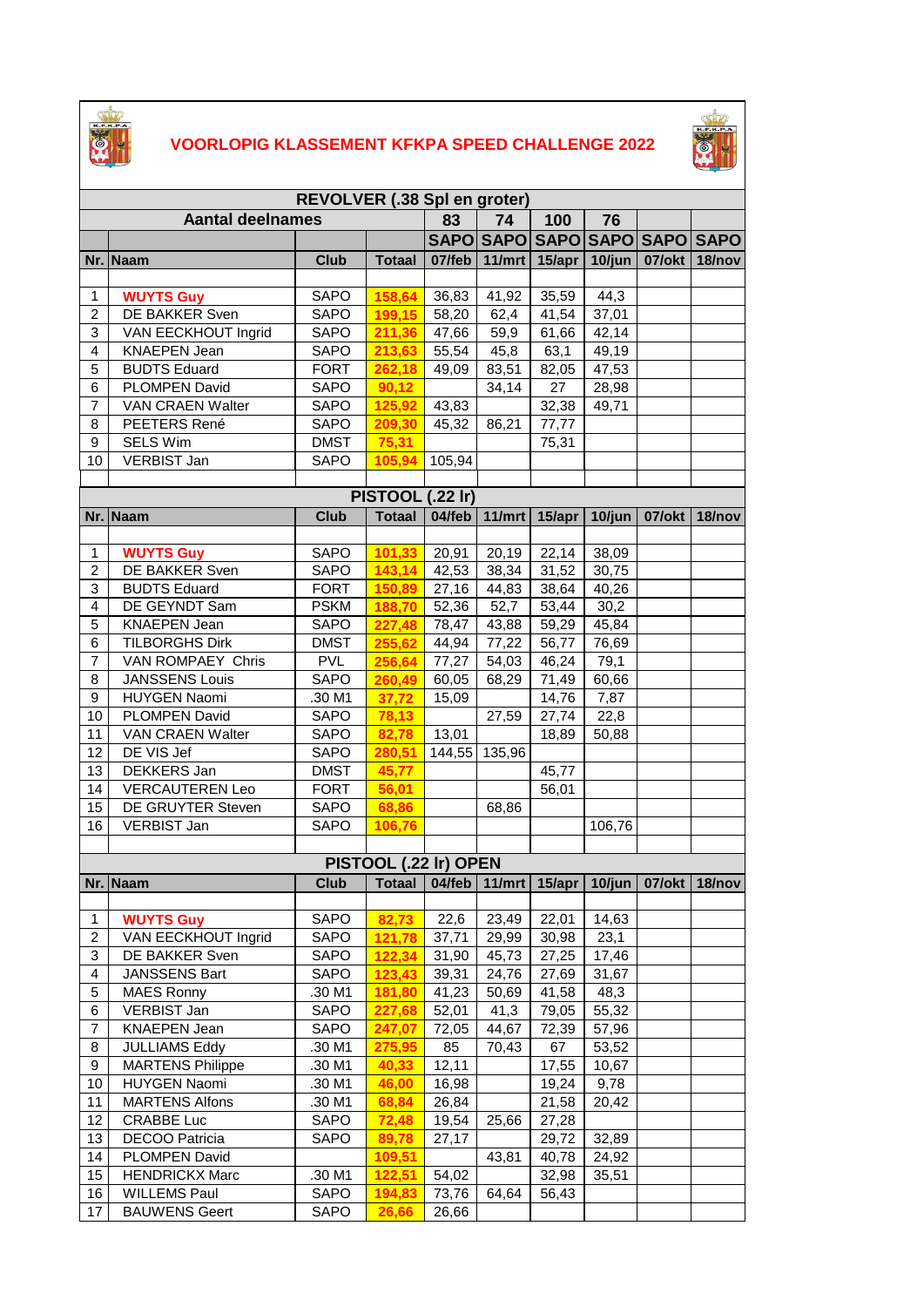| 18         | <b>BEKE Bart</b>      | ດ ^ ^<br>אטס, |  |        | 57.81<br>57. O |  |
|------------|-----------------------|---------------|--|--------|----------------|--|
| 10.<br>. ט | <b>VERREEK</b><br>Tim | <b>DMST</b>   |  | 116,18 |                |  |

|                                  | PISTOOL 9 mm en groter                          |                                             |                  |                               |                |                 |                |                                            |        |
|----------------------------------|-------------------------------------------------|---------------------------------------------|------------------|-------------------------------|----------------|-----------------|----------------|--------------------------------------------|--------|
|                                  | Nr. Naam                                        | <b>Club</b>                                 | <b>Totaal</b>    | $04$ /feb                     |                | 11/mrt   15/apr | $10$ /jun      | 07/okt   18/nov                            |        |
|                                  |                                                 |                                             |                  |                               |                |                 |                |                                            |        |
| 1                                | <b>DE GEYNDT Sam</b>                            | <b>PSKM</b>                                 | 176,16           | 48,94                         | 50,01          | 31,15           | 46,06          |                                            |        |
| $\overline{c}$                   | DE BAKKER Sven                                  | SAPO                                        | 178,93           | 35,69                         | 54,63          | 41,67           | 46,94          |                                            |        |
| 3                                | VOS Danny                                       | SAPO                                        | 200,74           | 63,44                         | 43,75          | 51,56           | 41,99          |                                            |        |
| $\overline{\mathbf{4}}$          | <b>WUYTS Guy</b>                                | SAPO                                        | 222,45           | 47,09                         | 35,4           | 41,88           | 98,08          |                                            |        |
| 5                                | JANSSENS Bart                                   | SAPO                                        | 240,79           | 51,61                         | 77,95          | 66,04           | 45,19          |                                            |        |
| 6<br>$\overline{7}$              | <b>KNAEPEN Jean</b>                             | SAPO                                        | 269,14           | 71,71                         | 37,57          | 63,51           | 96,35          |                                            |        |
|                                  | <b>JANSSENS Louis</b>                           | SAPO                                        | 339,81           | 131,07                        | 74,05          | 73,75           | 60,94          |                                            |        |
| 8                                | <b>CORTEBEECK Robert</b>                        | SAPO                                        | 356,16           | 86,39                         | 100,94         | 88,35           | 80,48          |                                            |        |
| 9                                | <b>TILBORGHS Dirk</b>                           | <b>DMST</b>                                 | 370,75           | 125,23                        | 91,07          | 59,92           | 94,53          |                                            |        |
| 10<br>11                         | VAN CRAEN Walter<br>PLOMPEN David               | SAPO<br>SAPO                                | 92,03            | 45,15                         | 26             | 23,74<br>54,7   | 23,14          |                                            |        |
|                                  | <b>CRABBE Luc</b>                               |                                             | 131,82           |                               |                |                 | 51,12          |                                            |        |
| 12<br>13                         | VAN KEER Tom                                    | SAPO                                        | 191,34           | 71,28                         | 58,43          | 61,63           |                |                                            |        |
|                                  |                                                 | SAPO                                        | 192,12           |                               | 73,18          | 69,23           | 49,71          |                                            |        |
| 14                               | <b>WILLEMS Paul</b>                             | SAPO                                        | 249,80           | $\overline{101,43}$<br>110,32 | 72,4           | 75,97           |                |                                            |        |
| 15<br>16                         | PEETERS René<br><b>VERBIST Jan</b>              | SAPO                                        | 281,71           | 122,09                        | 75,14          | 96,25           |                |                                            |        |
|                                  |                                                 | SAPO                                        | 316,84           |                               | 81,63          | 113,12          |                |                                            |        |
| 17                               | DE GRUYTER Steven<br><b>VAN BERGEN Philippe</b> | SAPO                                        | 89,80            |                               | 39,27<br>44,61 | 50,53           |                |                                            |        |
| 18<br>19                         |                                                 | .30 M1                                      | 106,32           |                               |                | 61,71           |                |                                            |        |
|                                  | <b>DECLERCK Kevin</b>                           | SAPO                                        | 136,27           |                               | 73,42          |                 | 62,85          |                                            |        |
| 20<br>21                         | DE VIS Jef<br>DEKKERS Jan                       | SAPO<br><b>DMST</b>                         | 272,37           | 108,04                        | 164,33         | 55,26           |                |                                            |        |
|                                  |                                                 | <b>DMST</b>                                 | 55,26            |                               |                |                 |                |                                            |        |
| 22                               | <b>VERBEEK Tim</b>                              |                                             | 66,61            |                               |                | 66,61           |                |                                            |        |
| 23                               | JANSSENS Franky                                 | Sheepdog                                    | 93,70            |                               |                |                 | 93,7           |                                            |        |
| 24                               | <b>HENDRICKX Marc</b>                           | .30 M1                                      | 94,69            | 94,69                         |                |                 |                |                                            |        |
| 25                               | <b>DUVIVIER Filip</b>                           | Zilverberg                                  | 167,01           | 167,01                        |                |                 |                |                                            |        |
|                                  |                                                 |                                             |                  |                               |                |                 |                |                                            |        |
|                                  |                                                 |                                             |                  |                               |                |                 |                |                                            |        |
|                                  |                                                 | KARABIJN (.22 Ir en 9 x 19 mm) halfautomaat |                  |                               |                |                 |                |                                            |        |
|                                  | Nr. Naam                                        | <b>Club</b>                                 | <b>Totaal</b>    | $04$ /feb                     |                |                 |                | 11/mrt   15/apr   10/jun   07/okt   18/nov |        |
|                                  |                                                 |                                             |                  |                               |                |                 |                |                                            |        |
| 1                                | <b>JULLIAMS Eddy</b>                            | .30 M1                                      | 56,89            | 21,98                         | 9,52           | 15,83           | 9,56           |                                            |        |
| $\overline{2}$                   | VAN ROMPAEY Chris                               | <b>PVL</b>                                  | 175,11           | 48,43                         | 43,83          | 41,62           | 41,23          |                                            |        |
| 3                                | <b>KNAEPEN Jean</b>                             | SAPO                                        | 221,54           | 87,96                         | 69,2           | 24,36           | 40,02          |                                            |        |
| $\overline{\mathbf{4}}$          | VAN CRAEN Walter                                | <b>SAPO</b>                                 | 20,63            | 8,74                          |                | 6,62            | 5,27           |                                            |        |
| 5                                | <b>MARTENS Philippe</b>                         | .30 M1                                      | 25,00            | 8,13                          |                | 8,81            | 8,06           |                                            |        |
| 6                                | VOS Danny                                       | SAPO                                        | 43,61            |                               | 12,91          | 12,35           | 18,35          |                                            |        |
| $\overline{7}$                   | <b>MARTENS Alfons</b>                           | .30 M1                                      | 57,88            | 22,06                         |                | 13,32           | 22,5           |                                            |        |
| 8                                | <b>HENDRICKX Marc</b>                           | .30 M1                                      | 69,61            | 24,13                         |                | 26,31           | 19,17          |                                            |        |
| 9                                | VAN EECKHOUT Ingrid                             | SAPO                                        | 81,02            | 29,44                         |                | 25,56           | 26,02          |                                            |        |
|                                  | VAN BERGEN Philippe                             | .30 M1                                      | 48,29            |                               | 14,3           | 33,99           |                |                                            |        |
| 10                               | <b>VAN BEECK Marcel</b>                         | .30 M1                                      | 49,48            | 16,13                         |                | 33,35           |                |                                            |        |
|                                  | DECOO Patricia                                  | SAPO                                        | 72,28            | 40,01                         |                | 32,27           |                |                                            |        |
|                                  | <b>LEYSEN Hans</b>                              | <b>DMST</b>                                 | 73,10            |                               | 27,63          | 45,47           |                |                                            |        |
|                                  | <b>BAUWENS Geert</b>                            | SAPO                                        | 15,08            | 15,08                         |                |                 |                |                                            |        |
|                                  | <b>JANSSENS Franky</b>                          | Sheepdog                                    | 15,64            |                               |                |                 | 15,64          |                                            |        |
|                                  | RUDENKO Oleg                                    | .30 M1                                      | 16,32            |                               |                | 16,32           |                |                                            |        |
|                                  | DE BAKKER Sven                                  | SAPO                                        | 17,63            |                               |                |                 | 17,63          |                                            |        |
|                                  | <b>BEKE Bart</b>                                | SGA                                         | 26,26            |                               |                |                 | 26,26          |                                            |        |
| 16<br>18<br>19                   | <b>CLOOSTERMANS Wesley</b>                      | <b>DMST</b>                                 | 29,34            |                               |                | 29,34           |                |                                            |        |
|                                  |                                                 |                                             |                  |                               |                |                 |                |                                            |        |
| 11<br>12<br>13<br>14<br>15<br>17 |                                                 | <b>KARABIJN (.22 Ir) repeteer</b>           |                  |                               |                |                 |                |                                            |        |
|                                  | Nr. Naam                                        | <b>Club</b>                                 | <b>Totaal</b>    | 04/feb                        | 11/mrt         | 15/apr          | $10$ /jun      | 07/okt                                     | 18/nov |
| 1                                |                                                 |                                             |                  |                               |                |                 |                |                                            |        |
|                                  | <b>MAES Ronny</b>                               | .30 M1                                      | 89,79            | 26,23                         | 27,78          | 19,06           | 16,72          |                                            |        |
| $\overline{\mathbf{c}}$<br>3     | <b>JULLIAMS Eddy</b><br><b>TILBORGHS Dirk</b>   | .30 M1<br><b>DMST</b>                       | 104,00<br>148,13 | 28,04<br>63,57                | 26,85<br>26,02 | 22,19<br>36,08  | 26,92<br>22,46 |                                            |        |